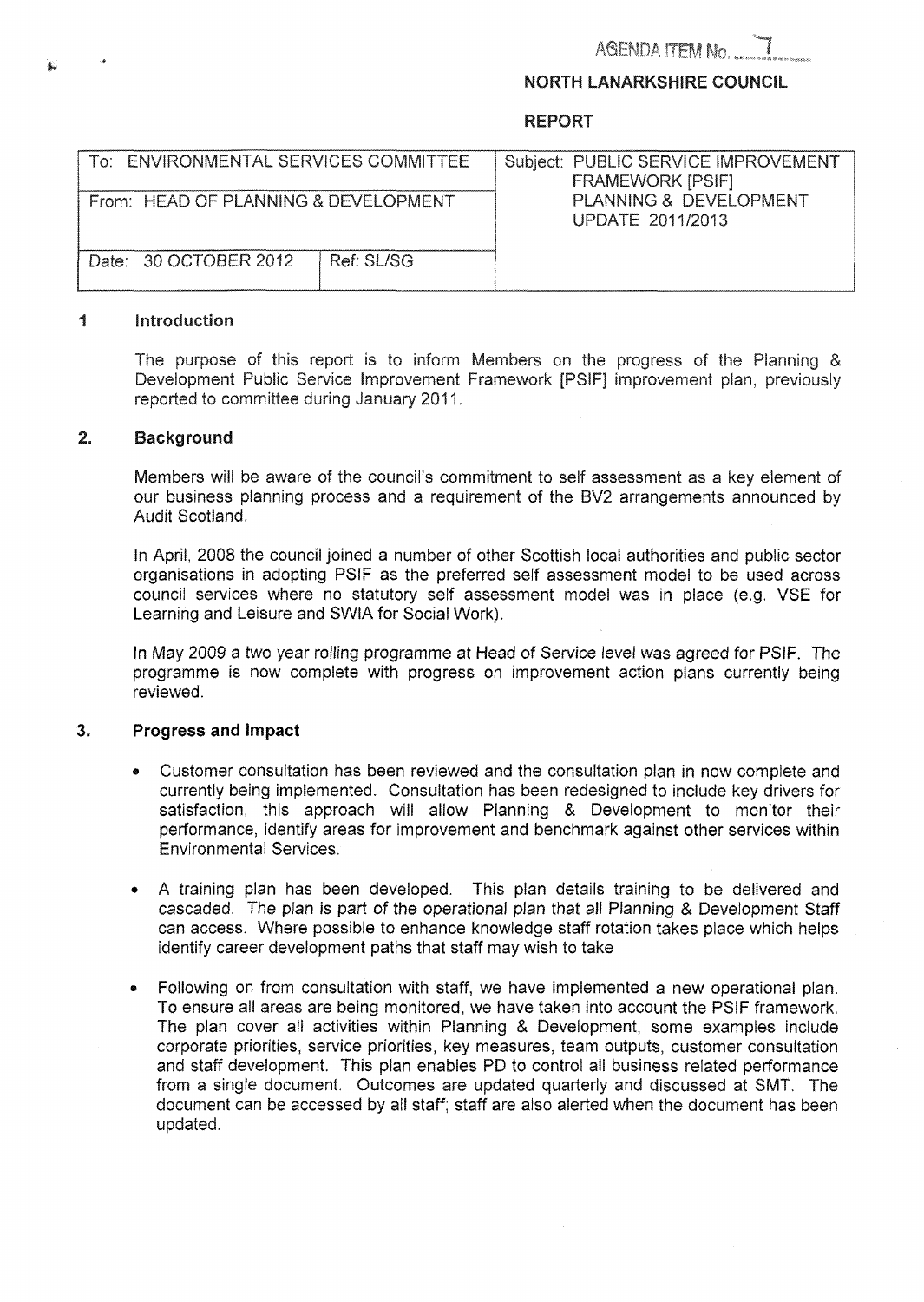• We have introduced a Planning & Development newsletter which will be published six monthly on the intranet. This newsletter will assist in keeping staff informed of relevant service and corporate initiatives and issues. It will also feedback to staff on progress being made across the service as a way of recognition and achievements.

Ongoing and new actions are detailed on appendix 1

#### 4. **Recommendation**

It is recommended that Members note the content of this report.

Since, Linker

## **SHIRLEY LINTON HEAD OF PLANNING & DEVELOPMENT**

Local Government Access to Information Act: For further information regarding this report please contact Shirley Linton 01236 632650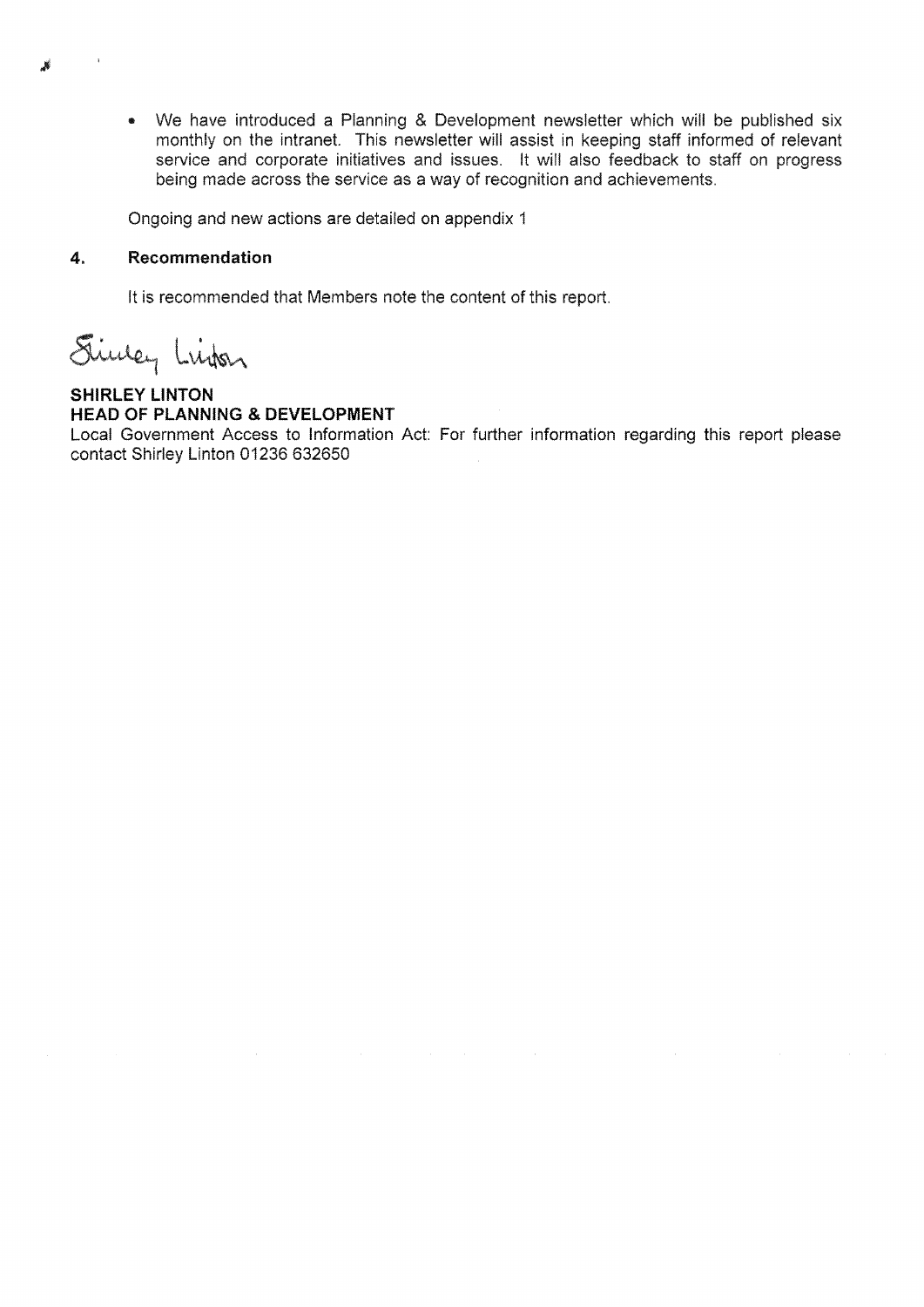



# **pdate 2012** - **2013**

| ' October 2012                    |                  |                                                                                              |          |         |            |            |
|-----------------------------------|------------------|----------------------------------------------------------------------------------------------|----------|---------|------------|------------|
| <b>Action</b>                     | <b>Expected</b>  | Progress to date                                                                             | Complete | Ongoing | <b>Not</b> | <b>New</b> |
|                                   | <b>Timescale</b> |                                                                                              |          |         | Progressed |            |
| Develop a Planning &              | March 2012       | Customer consultation has been reviewed.                                                     |          |         |            |            |
| <b>Development Customer</b>       |                  | As a result of this consultation has been                                                    |          |         |            |            |
| <b>Engagement Strategy</b>        |                  | redesigned to include key satisfaction                                                       |          | ✓       |            |            |
|                                   |                  | measures, implementation of this is currently                                                |          |         |            |            |
| Develop a Planning &              | October 2012     | underway<br>A training and development plan for all staff                                    |          |         |            |            |
| <b>Development Training</b>       |                  | has been designed; this includes staff                                                       |          |         |            |            |
| Strategy (including induction)    |                  | rotation at entry level to ensure breadth of                                                 |          | ✓       |            |            |
|                                   |                  | experience is gained. This is due for                                                        |          |         |            |            |
|                                   |                  | implementation October 2012.                                                                 |          |         |            |            |
| Develop a Partnership             | March 2012       | Formal Consultation protocols established                                                    |          |         |            |            |
| <b>Engagement Strategy</b>        |                  | with partners for development management                                                     |          |         |            |            |
|                                   |                  |                                                                                              | √        |         |            |            |
|                                   |                  |                                                                                              |          |         |            |            |
| Develop a Communication           | March 2012       | Environmental Services has developed and                                                     |          |         |            |            |
| and Public Relations Strategy     |                  | are in the process of implementing a key                                                     |          |         |            |            |
|                                   |                  | activities and events strategy. All services                                                 |          |         |            |            |
|                                   |                  | within ES contribute to this.                                                                |          |         |            |            |
| Service Improvement               | March 2012       | A more focused approach to operational                                                       |          |         |            |            |
| Development sessions to be        |                  | planning was introduced during March 2012.                                                   |          |         |            |            |
| held annually at team<br>meetings |                  | All staff within PD had the opportunity to give<br>their views and contribute to what should |          |         |            |            |
|                                   |                  | feature within the plan. Using this information                                              |          |         |            |            |
|                                   |                  | as a base an operational plan for 2012-13                                                    |          |         |            |            |
|                                   |                  | has been developed and implemented.                                                          |          |         |            |            |
|                                   |                  |                                                                                              |          |         |            |            |
|                                   |                  | Some of the new areas featured within the                                                    |          |         |            |            |
|                                   |                  | plan are customer consultation and staff                                                     |          |         |            |            |
|                                   |                  | development. A PD newsletter has also been                                                   |          |         |            |            |